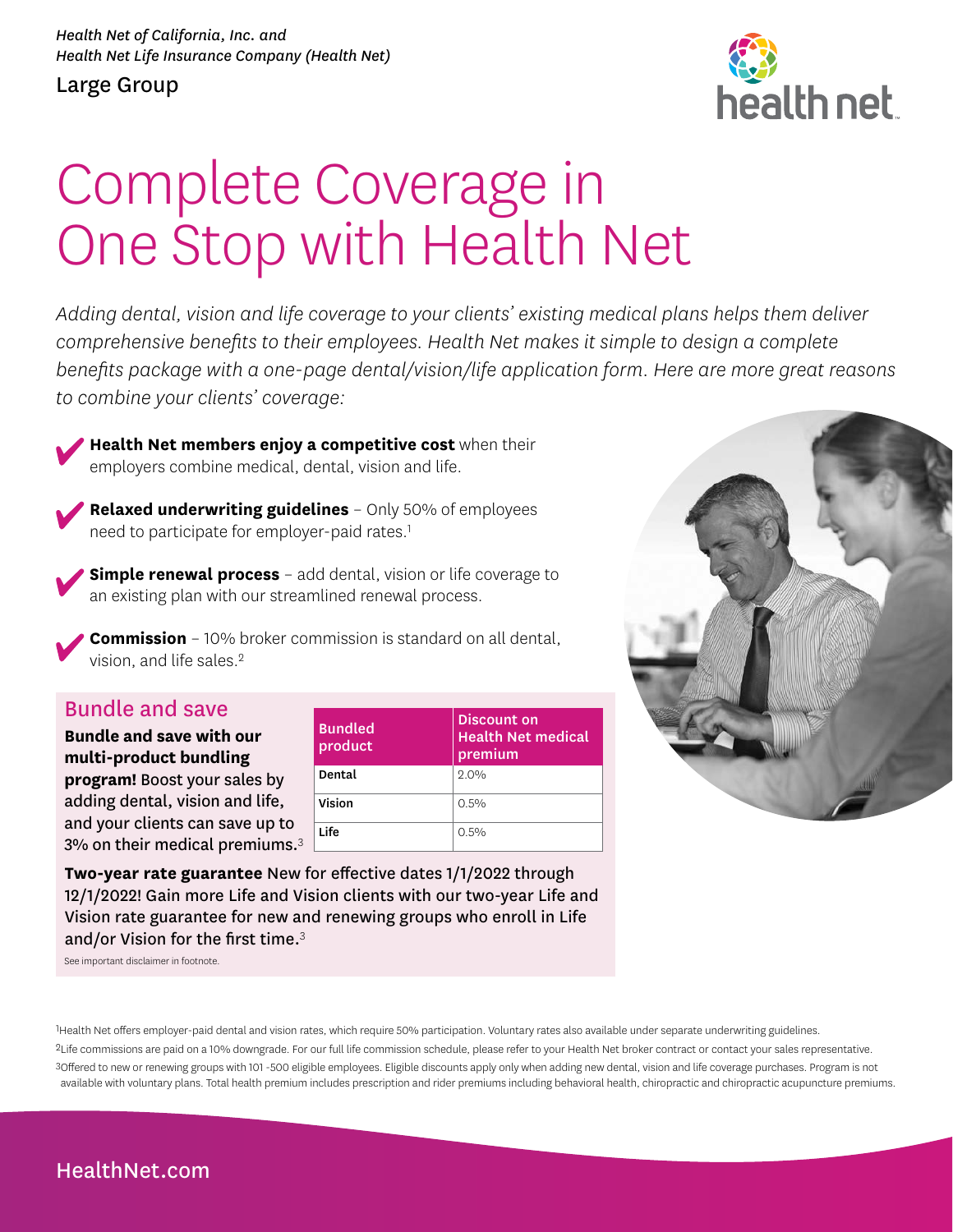# Health Net dental plans

- **Experienced, quality providers -** Dental Benefit Providers (DBP) has partnered with Health Net for more than ten years to administer dental benefits. DBP recruits qualified providers throughout the region to ensure members have easy access to local specialists and general practice dentists.
- **Robust network** Through DBP, we offer more than 2,200 HMO dental office locations and 45,000 PPO dental providers in California, one of the largest networks in the state. This includes more than 12,000 PPO dental providers in Los Angeles County and more than 2,500 PPO dental providers in Sacramento County.
- **Easy online access** Members can view and print ID cards, view benefit details, view claims status, find a provider and more at **[www.yourdentalplan.com/healthnet.](http://www.yourdentalplan.com/healthnet)**

#### *Dental HMO*

- Added cleanings and adult fluoride.
- Material upgrades, such as porcelain and semiprecious or precious metal molar crowns.
- General anesthesia and cosmetic and elective dentistry services typically not covered under most other carriers' dental plans.
- Implant coverage.

#### *Dental PPO*

- Periodontics, endodontics and oral surgery are covered under General Services on the Classic and Essential plans.
- Support for healthy pregnancy with additional cleanings and periodontal maintenance for moms-to-be.
- For dental PPO plans with orthodontia coverage, the full amount of the orthodontia lifetime maximum applies even if treatment began under another carrier's dental PPO plan
- Classic plans reimburse out-of-network benefits at the Usual, Customary and Reasonable (UCR) amounts as determined by Fair Health, Inc.
- Essential plans reimburse out-of-network benefits on a limited fee schedule**.**

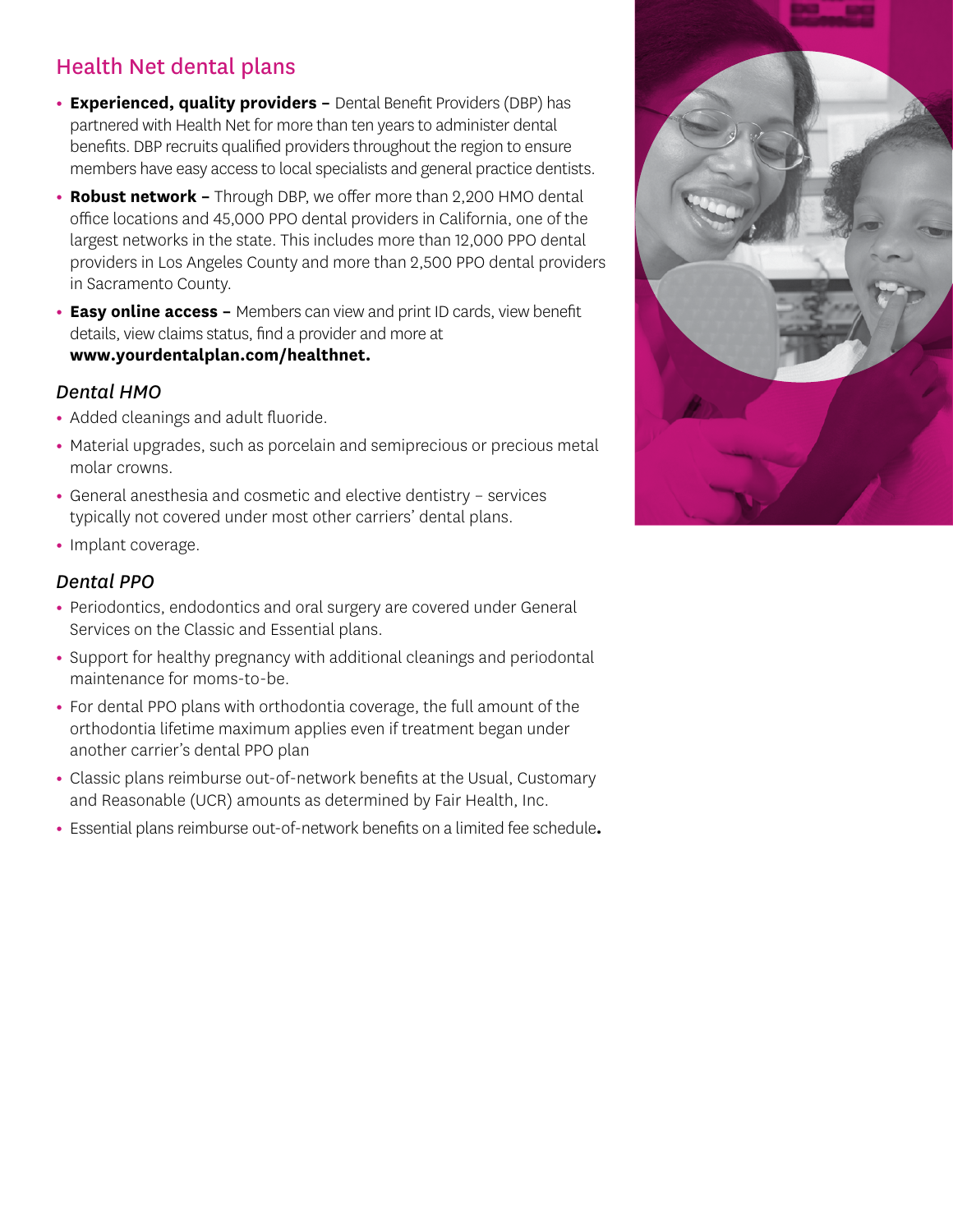## Health Net vision plans

Health Net partners with EyeMed to deliver vision services. With more than 30 years of experience and 55 million members, EyeMed is America's fastest growing vision benefits company. EyeMed's network features a mix of independent and retail providers, including both national and regional favorites like LensCrafters, so members can go where they want, when they want.

- **Convenient network** EyeMed offers in-network access to more than 111,000 optometrists, ophthalmologists and licensed opticians at more than 28,500 locations throughout the country. Online options let members purchase eyewear and contacts with a PC, tablet or phone. Plus, members can see any provider they choose, either in-network or out-of-network.
- **Cost savings –** delivering extra value with low-copayment plan choices, and 5-15% discount on LASIK and PRK from U.S. Laser Network.
- **Member tools –** EyeMed's hassle-free member tools save time and provide peace of mind. Members get access to an enhanced provider search tool, a mobile app, online appointment scheduling and an awardwinning 24-7 Customer Care Center.
- **Easy online access –** Members can view and print ID cards, review benefits, manage claims, find a provider, calculate costs and more at **www.eyemedvisioncare.com.**



#### Need help?

We're dedicated to providing friendly, responsive and personalized customer service.

Brokers – please contact your Health Net sales representative.

Members – For Dental call: 1-866-249-2382 For Vision call: 1-866-392-6058